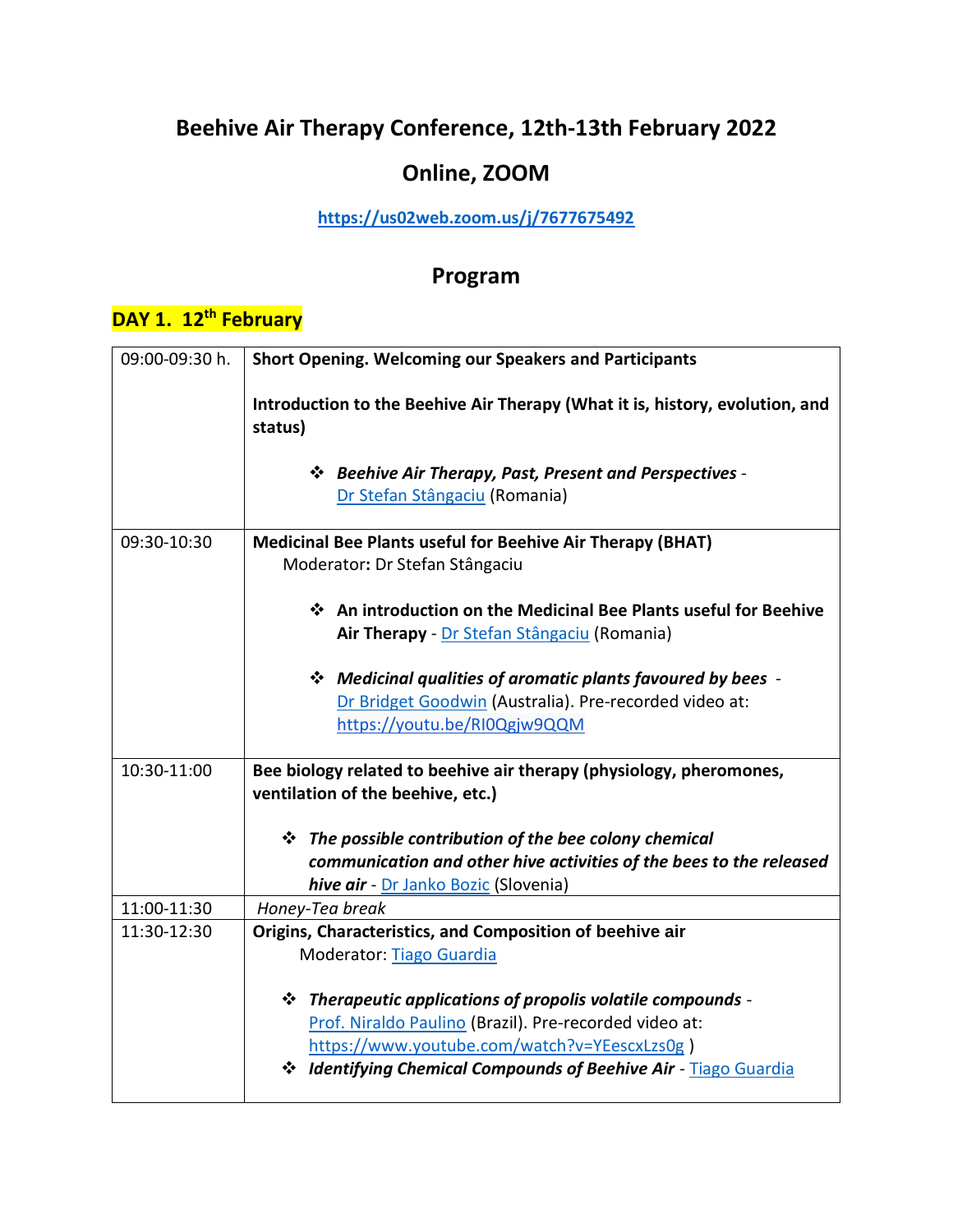| 12:30-13:00     | ❖ An introduction to the main Beekeeping Rules and Principles for<br>Beehive Air Therapy and Medical grade Beekeeping -                                                   |
|-----------------|---------------------------------------------------------------------------------------------------------------------------------------------------------------------------|
|                 | Dr Stefan Stângaciu                                                                                                                                                       |
| $13:00 - 14:00$ | Lunch/Pollen & Bee bread break                                                                                                                                            |
| $14:00 - 16:00$ | Best apiary practices for Beehive Air Therapy<br>Moderators: Dr Stefan Stângaciu & Beate McKenzie                                                                         |
|                 | ❖ Beehives Air Houses in Romania and the World. Functional<br><b>concepts and successful models</b> – Alina Felicia Varadi (Romania)                                      |
|                 | <b>☆</b> Standard requirements for beekeeping practices for Beehive Air<br>Therapy - Beate McKenzie (UK, Germany)                                                         |
|                 | <b>Chemical-free beekeeping, as a base for BHAT - Prof. Wolfgang</b><br>❖<br><b>Wimmer (Austria)</b>                                                                      |
|                 | $\div$ Free discussions                                                                                                                                                   |
| 16:00-16:30     | Honey-Tea break                                                                                                                                                           |
| 16:30-17:00     |                                                                                                                                                                           |
|                 | Synthesis on the advantages and disadvantages of the existent BHAT<br>systems                                                                                             |
|                 | Moderators: Dr Stefan Stângaciu (Romania) and Beate McKenzie (UK)                                                                                                         |
|                 | General presentation of the existing systems by Dr Stefan Stângaciu,<br>followed by interviews with the producers of various BHAT systems and<br>then by free discussions |
|                 | V Our experience with Beehive Air Therapy, in Belgrade, Serbia -<br>Sandra Miltenovic, Dr Sanja Stanojevic, Milena Miltenovic.                                            |
|                 |                                                                                                                                                                           |
| 17:00-17:30     | <b>Online Presentations of Pictures and Videos on:</b>                                                                                                                    |
|                 | * Bees on Medicinal Bee Plants                                                                                                                                            |
|                 | * BHAT devices & methodology                                                                                                                                              |
|                 | * Bee Houses for BHAT                                                                                                                                                     |
| 17:30-19:30     | Round Table and Free Discussions with our speakers and participants                                                                                                       |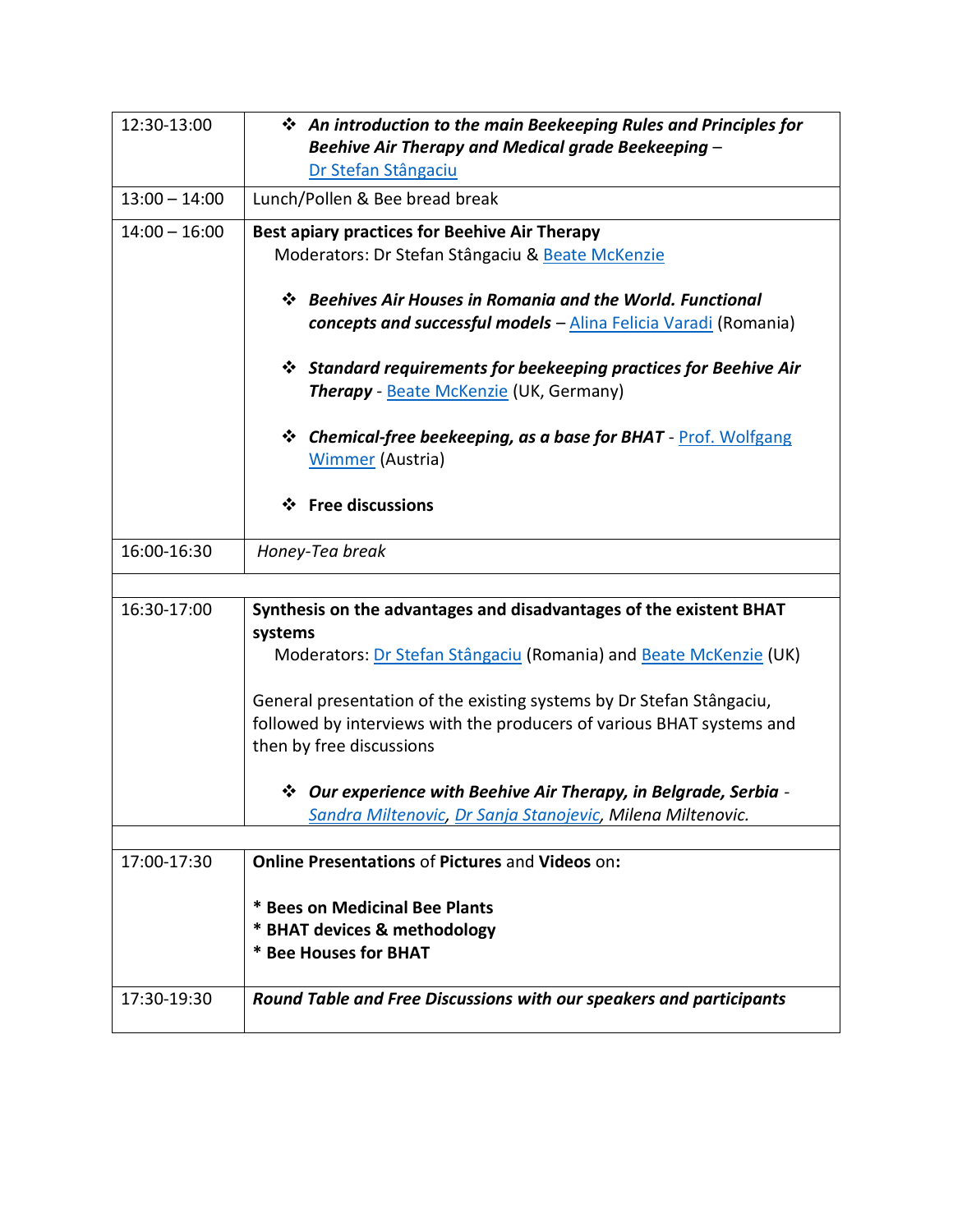# **DAY 2. 13th February**

| 09:00-09:30     | Pharmacological effects and mechanisms of action of BHA<br>Moderator: Dr Stefan Stângaciu |  |
|-----------------|-------------------------------------------------------------------------------------------|--|
|                 |                                                                                           |  |
|                 | <b>☆</b> Pharmacology of the Beehive Air - Tiago Guardia (Canada/Brazil)                  |  |
| 09:30-11:00     | Indications and Uses of the Beehive Air (spa, relaxation, medicinal, API-                 |  |
|                 | tourism, API-education)                                                                   |  |
|                 | Moderators: Dr Stefan Stângaciu & Dr Zorica Playsic (Serbia)                              |  |
|                 | $\mathbf{\hat{P}}$ An introduction to the Indications and uses of the Beehive Air -       |  |
|                 | Dr Stefan Stângaciu                                                                       |  |
|                 | <b>☆</b> My experience with Beehive Air Therapy – Samuel Ramal, Barcelona                 |  |
|                 | (Spain)                                                                                   |  |
| 11:00-11:30     | Honey-Tea break                                                                           |  |
| 11:30-12:00     | $\div$ New findings on the use of BHA against Long-Covid Syndrome –                       |  |
|                 |                                                                                           |  |
|                 | <b>Beate McKenzie (UK, Germany)</b>                                                       |  |
|                 |                                                                                           |  |
|                 | Free discussions on the role of BHAT and Apitherapy against viral                         |  |
|                 | diseases                                                                                  |  |
| 12:00-12:15     | <b>Contraindications and Limits of BHAT</b>                                               |  |
|                 | Vertheral When is BHAT not recommended? What are its limits? -                            |  |
|                 | Dr Stefan Stângaciu                                                                       |  |
|                 |                                                                                           |  |
| 12:15-13:30     | Best Treatment Protocols for BHAT (How many sessions/patient, how                         |  |
|                 | much time per session, how long the breaks should be between the                          |  |
|                 | sessions, etc.)                                                                           |  |
|                 | Moderator: Dr Stefan Stângaciu                                                            |  |
|                 | V Rules and Principles necessary to establish a suitable BHAT protocol -                  |  |
|                 | Dr Stefan Stângaciu                                                                       |  |
|                 | * Patient data storage and patient data analysis - Jürgen Schmiedgen                      |  |
|                 | (Germany), Beate McKenzie (UK)                                                            |  |
| $13:30 - 14:30$ | Lunch/Pollen & Bee bread break                                                            |  |
| $14:30 - 15:00$ | <b>☆ BHAT and Integrative Medicine - Dr Stefan Stângaciu</b>                              |  |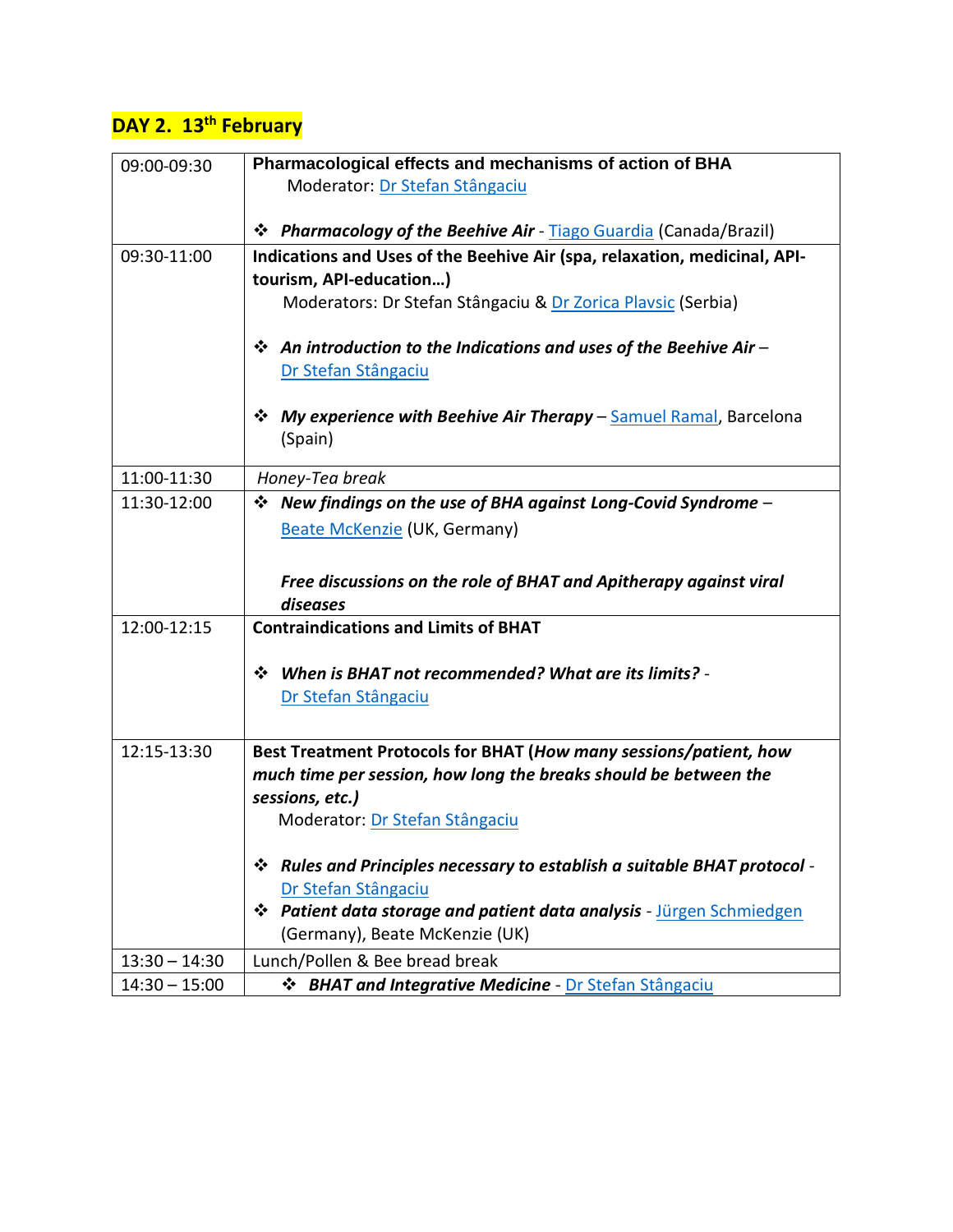| $15:00 - 16:15$ | Api-Education, Beehive Air Therapy, Api-Tourism and Api-Wellbeing<br>Moderator: Dr Stefan Stângaciu                     |
|-----------------|-------------------------------------------------------------------------------------------------------------------------|
|                 | ➤<br><b>Our experience with API-Aromatherapy in Kindergarten - Nina Ilic</b><br>(Slovenia)                              |
|                 | Our experience with Beehive Air Therapy, Api-Wellbeing and Api-<br>Tourism in Slovenia - Tanja Arih Korosec (Slovenia). |
| 16:15-16:45     | Honey-Tea break                                                                                                         |
|                 |                                                                                                                         |
| 16:45-17:00     | Do's and don'ts in Beehive Air Therapy - Dr Stefan Stângaciu                                                            |
|                 |                                                                                                                         |
| 17:10-17:30     | Conclusions on the First International Conference on Beehive Air Therapy.                                               |
|                 | Future perspectives.                                                                                                    |
|                 |                                                                                                                         |
|                 | <b>Future events in:</b>                                                                                                |
|                 | $\triangleright$ German - English language (5-6 March 2022)                                                             |
|                 | $\triangleright$ Spanish - English (19-20 March 2022)                                                                   |
|                 | $\triangleright$ French - English to be announced                                                                       |
|                 | $\triangleright$ Romanian - English - to be announced                                                                   |
|                 | ≻<br><b>Turkish</b> - English - to be announced                                                                         |
| 17:30-19:00     | <b>Round Table and Free Discussions</b>                                                                                 |

| <b>SPONSORS</b>                       | <b>ORGANISERS</b>                              |
|---------------------------------------|------------------------------------------------|
|                                       | $\triangleright$ Dr Stefan Stângaciu (Romania) |
| <b>**</b> Beecura System, Germany, UK | $\triangleright$ Tiago Guardia (Canada/Brazil) |
|                                       | $\triangleright$ Beate McKenzie (UK/Germany)   |

| <b>Winners of the Photos Contest:</b>                                 |  |  |
|-----------------------------------------------------------------------|--|--|
| First place: Jürgen<br><b>Schmiedgen</b><br>(Germany)<br>(222 points) |  |  |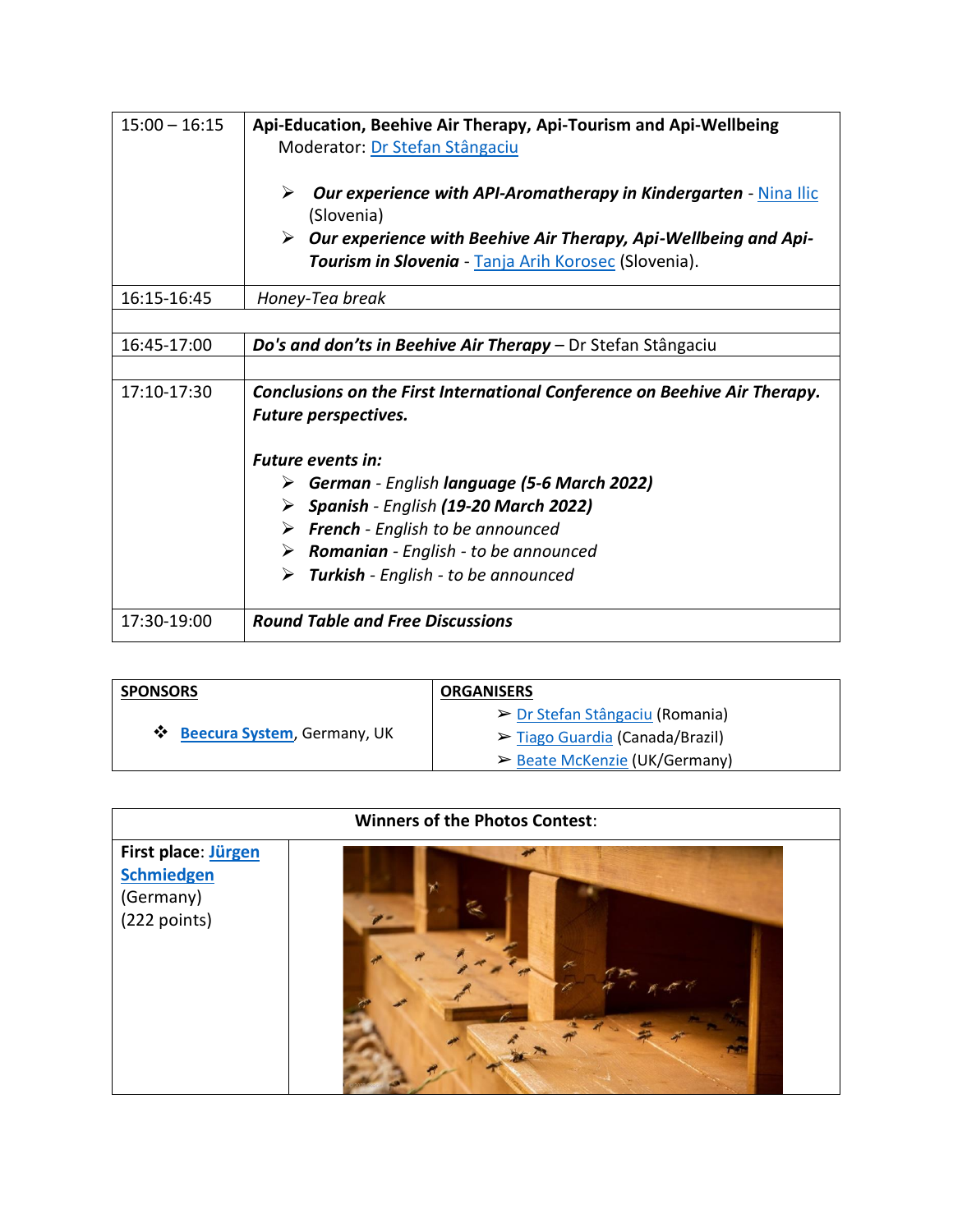